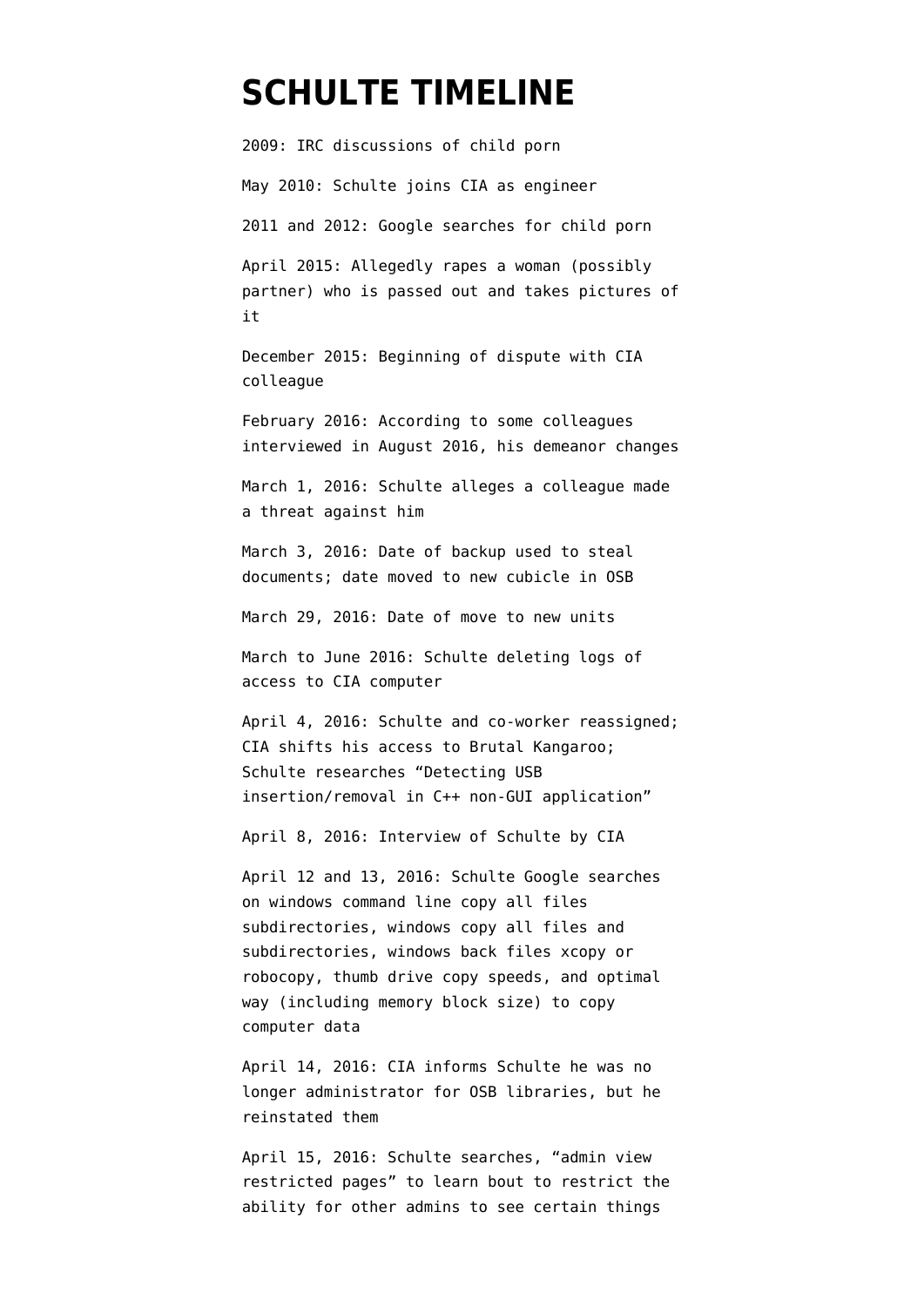about the LAN; Schulte logs into ESXi twice via vSphere 3:36PM

April 16, 2016: CIA tries to remove Schulte's SA rights

April 18, 2016: Schulte given notice against restoring access; Schulte researches "copying multiple large files;" Schulte [accesses](https://www.documentcloud.org/documents/6776044-200212-Schulte-Trial-Transcript.html) server and edited logs

> 11:08AM: Schulte tries, but fails, to log into Confluence

11:12:08 and 11:12:18AM: Schulte logged in as root to the ESXi server.

11:43AM: Schulte logs out as root to one of those sessions.

12:59PM: Schulte e-mails Anthony stating that "It seems like overnight all my permissions on the servers themselves revoked."

1:47PM: Schulte logs out as root to the other session on the ESXi server.

At 2:01 p.m., the defendant downloads the old ESXi server page from Confluence.

7:17PM: Schulte logs in as root to the ESXi server again.

Between 6 and 7:44 p.m., the defendant used his administrative session, that's the SSH session from the shell log that we've been viewing for the last few slides, to view various log files on the server.

7:47PM: Schulte logs out as root from ESXi

April 20, 2016: Schulte creates snapshot of Confluence, reverts Confluence to April 16 snapshot, later reverts to April 20 image

3:58PM: IDB sends out email about server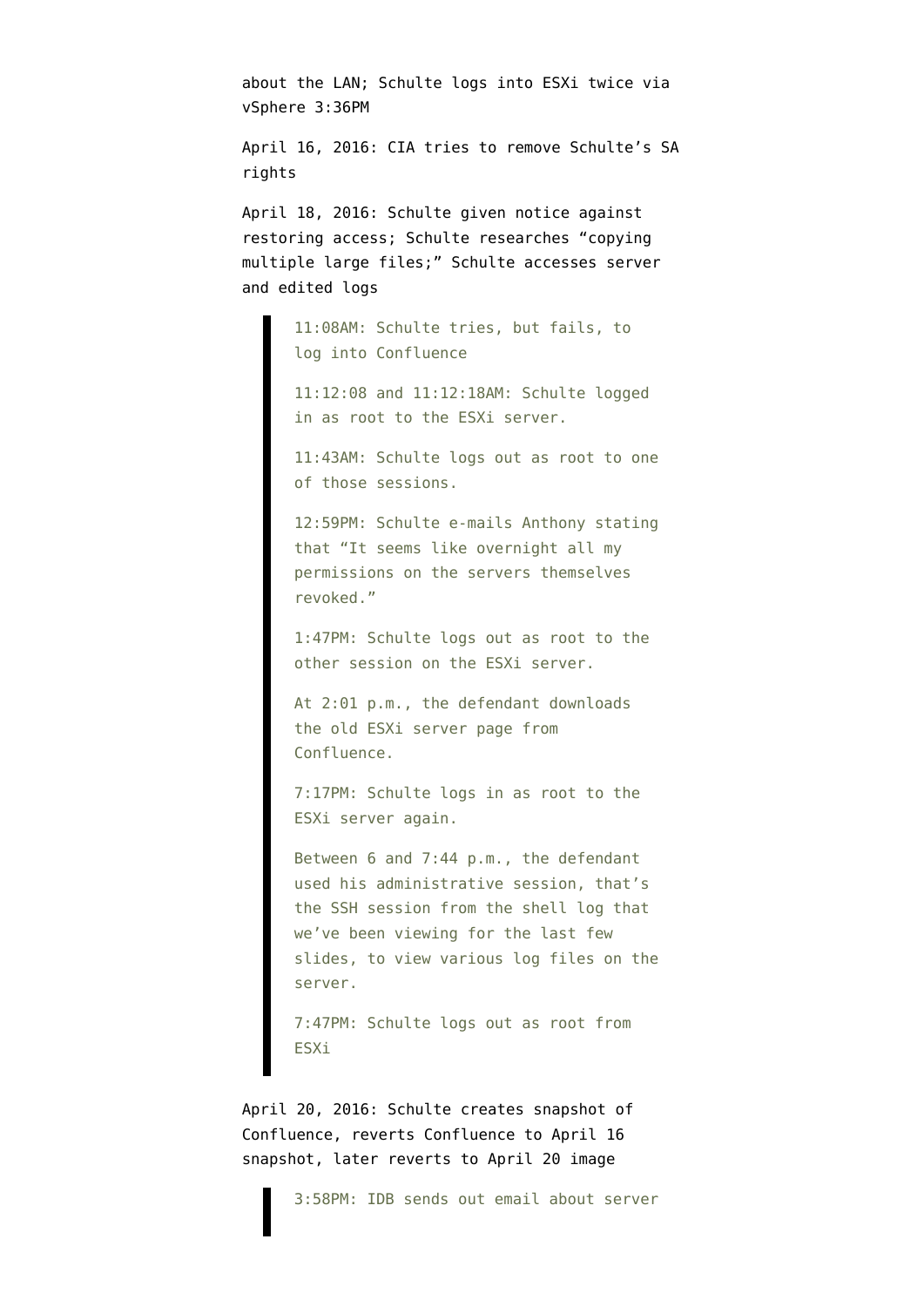changes 5:30PM: Schulte makes a snapshot 5:35PM: Schulte reverts to April 16 backup 5:42PM: Schulte copies March 3 backup 5:43PM: Schulte copies March 3 database 5:52PM: He says he wants to go to a conference 6:51PM: Schulte reverts to snapshot 6:55PM: Schulte deletes April 20 snapshot

April 21, 2016: Schulte said he had equipment registered under his own name

April 24, 2016: Schulte searches for a SATA adapter (which lets you connect a computer hard drive via a USB connection); Schulte searches how to partition a drive

April 28, 2016: Schulte repeats search on how to restrict other admins from seeing aspects of the LAN

April 30, 2016: Schulte researches how to delete google history, Western Digital disk wipe, and Samsung ssd wipe (the search of Schulte's apartment would find both Western Digital and Samsung drives)

> Q. Just to recap, let's walk through. What happened on April 23, 2016? A. The defendant opened Eraser Portable for the first time. Q. What happened next? A. On April 24, the defendant ordered a SATA adapter and downloaded Tails onto his computer. Q. Just remind us again what Tails is. A. Tails is an operating system that directly connects you into the TOR network. Q. What happened next? A. So, on April 28, 2016, by this time, the defendant had used Eraser Portable to securely delete two folders on the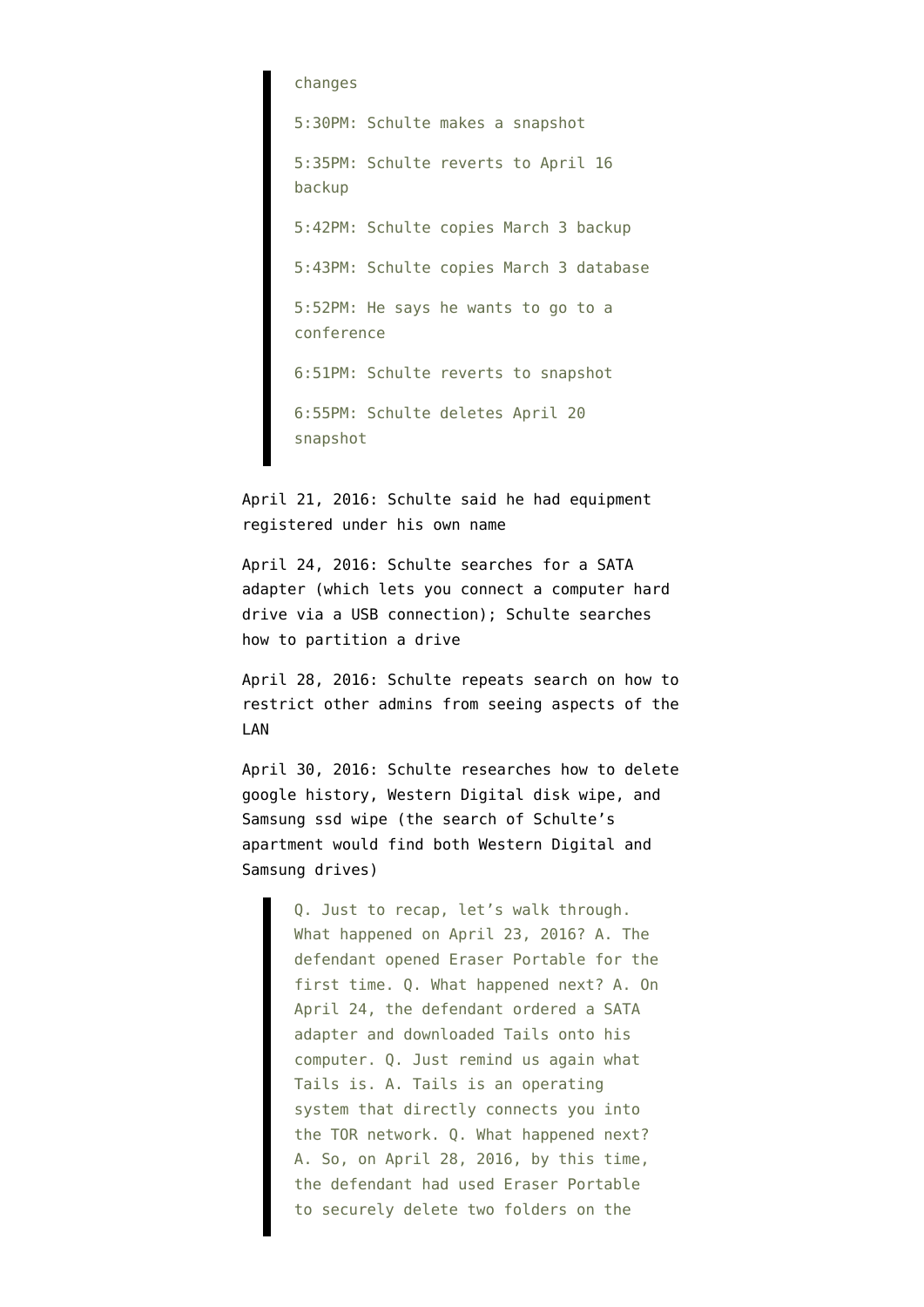computer — Brutal Kangaroo and ArrayList — and had started the process of deleting five BKP files but did not complete it. Q. What's the next thing that happened? A. So, on April 30, the defendant downloaded the Darik's Boot and Nuke program, which is used to securely delete hard drives. Between 10:51 and 10:55 on April 30, there were searches performed, including "how to kill your data dead with these tips and tools" and "wipe" utilities for Samsung and Western Digital hard drives. Q. What happened next? A. From April 30 into May 1, so late on the 30th, the defendant periodically would unlock the screen saver to his virtual machine, indicating he was logged on. Around 3 a.m. on May 1, the defendant performed a search for "how I can verify that a one terabyte file transferred correctly." In addition, he also searched for ways to hash data. Q. What's the next thing that happened? A. On May 5, 2016, both drives, the C and the D drive, were reformatted

May 1, 2016, 3:20AM: Schulte searches on "how can I verify that a 1 tb file transferred correctly?"

May 4, 2016: Schulte searches on "can you use dban on ssd," referring to a wiping software called Darik's Boot and Nuke

May 6, 2016: Schulte researches trackers and Tor

May 8, 2016: Schulte Googles how to set up a Tor bridge

May 26, 2016: Schulte again asks for access to Brutal Kangaroo, then obtains it from another employee

June 8, 2016: Schulte revokes privileges to Brutal Kangaroo for OSB person

June 22, 2016: Date of warning letter to Schulte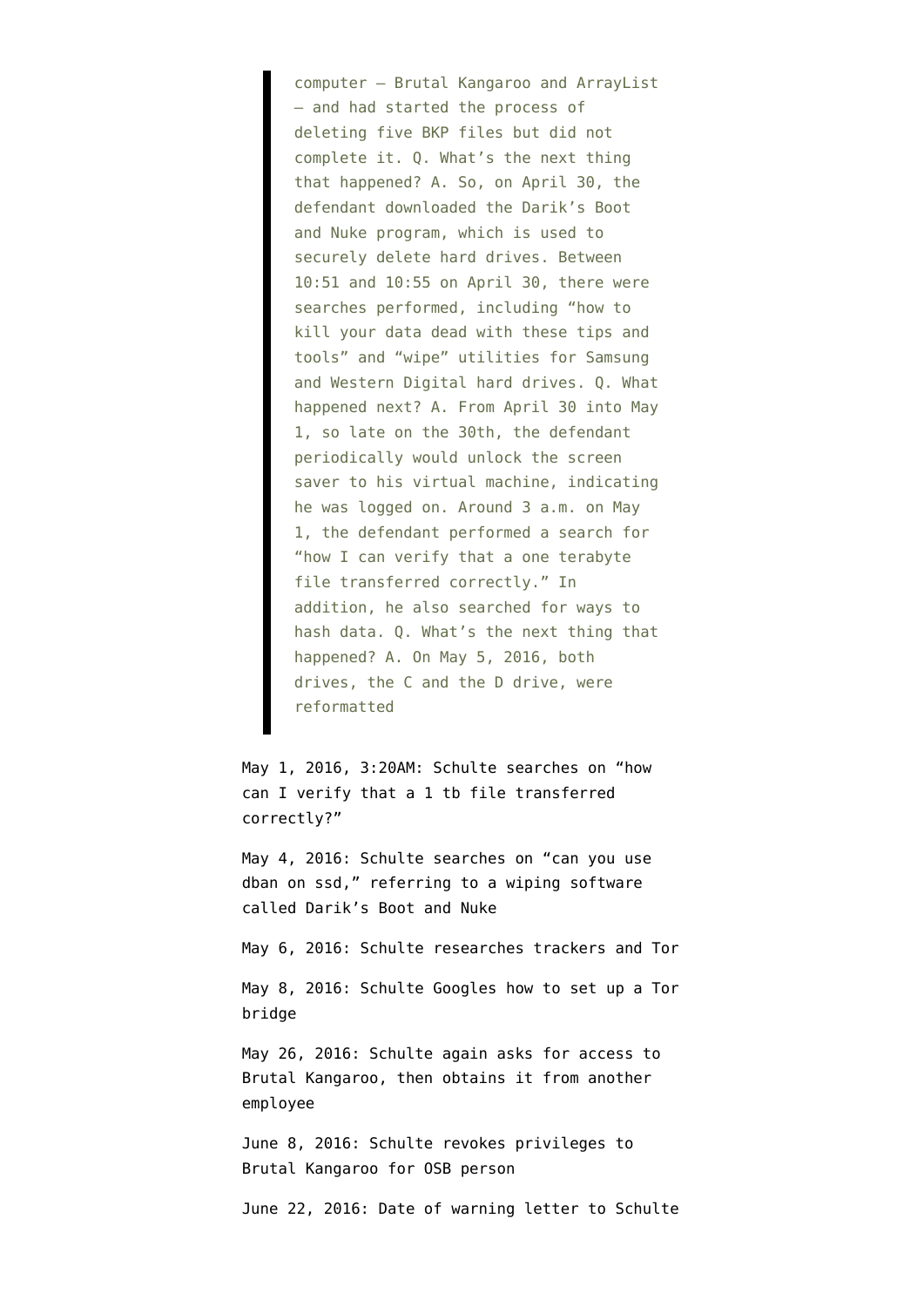June 28, 2016: Schulte writes Meroe Park and others June 30, 2016: At meeting with Sean Roche, Schulte threatens to restore his access again July 19, 2016: Date of interview of Schulte by CIA August 1, 2016: Schulte searches on "create temporary email" then visits throwawaymail.com August 3, 2016: Date of Snowden "it's time" tweet that Schulte would later search for August 4, 2016: Schulte conducts his first-ever WikiLeaks search August 10, 2016: Schulte searches on Tails August 14, 2016: Schulte searches on filing a lawsuit against his boss September 1, 2016: Schulte searches on "what is a mole" September 5, 2016: Schulte searches on "what is a mole" October 12, 2016: Schulte sends colleague draft of resignation letter detailed claimed concerns about security of LAN; he does not submit letter to CIA October 27, 2016: Schulte gives notice October 31, 2016: Schulte sends email warning of streaming service downtime started November 9 November 10, 2016: Leaves CIA, sends email (marked unclassified, but containing classified information) to CIA OIG claiming to have contacted HPSCI about security concerns November 14, 2016: Schulte starts at Bloomberg December 16, 2016: Assange DM to Don Jr about becoming Ambassador Hi Don. Hope you're doing well! In

relation to Mr. Assange: Obama/Clinton placed pressure on Sweden, UK and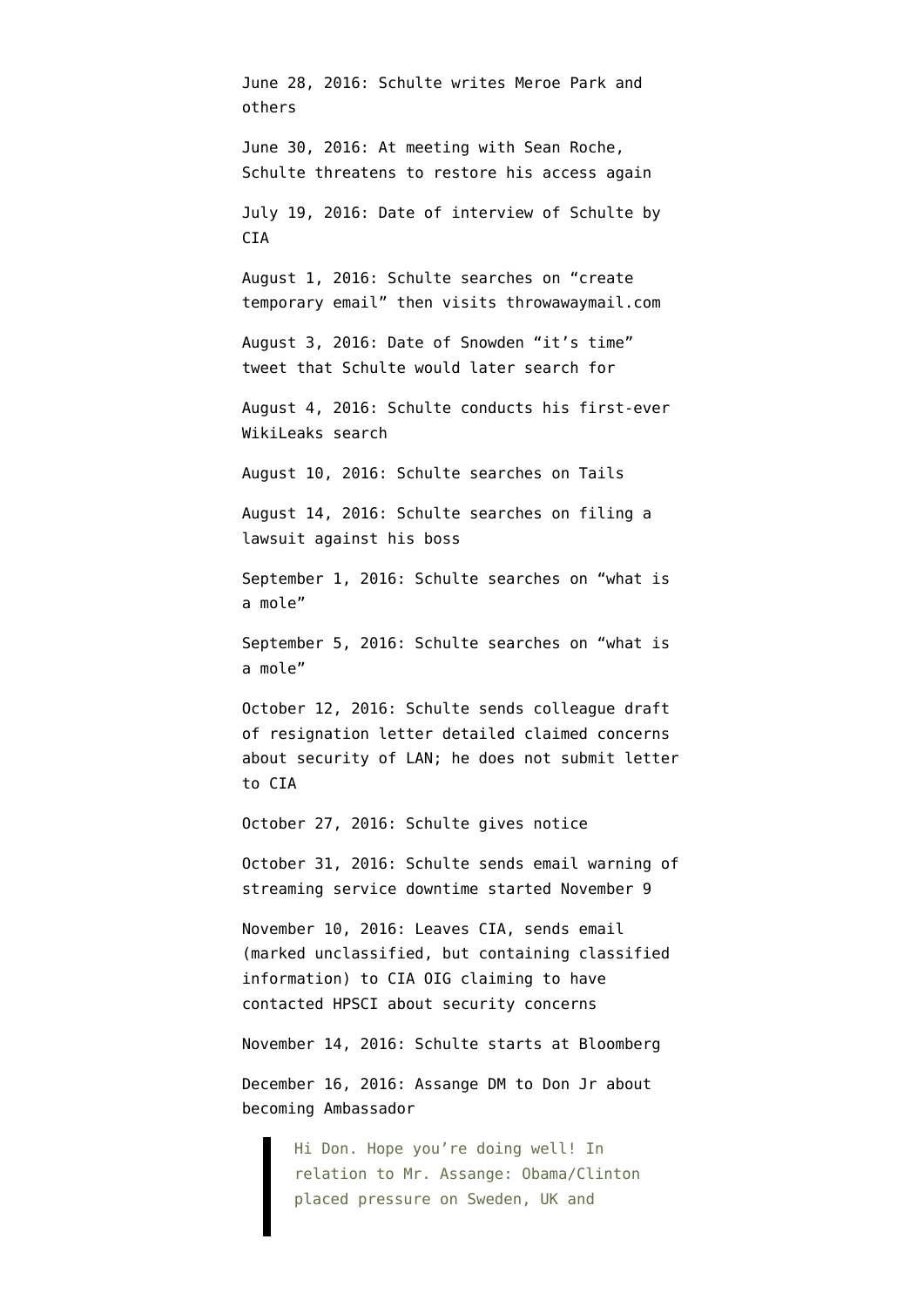Australia (his home country) to illicitly go after Mr. Assange. It would be real easy and helpful for your dad to suggest that Australia appoint Assange ambassador to DC "That's a really smart tough guy and the most famous australian you have! " or something similar. They won't do it, but it will send the right signals to Australia, UK + Sweden to start following the law and stop bending it to ingratiate themselves with the Clintons. 12/16/16 12:38PM

February 4, 2017: Wikileaks [starts](https://twitter.com/wikileaks/status/827828627488268290) prepping Vault 7

March 7, 2017: Wikileaks [starts](https://wikileaks.org/ciav7p1/?) releasing Vault 7; Schulte visits the site for the first time ever, after having conducted 20-some searches on WikiLeaks and read hundreds of articles about them

March 13, 2017: [Initial search](https://www.courtlistener.com/recap/gov.uscourts.nysd.480183/gov.uscourts.nysd.480183.111.1.pdf) on apartment, [Google, Github, Reddit search warrant](https://www.courtlistener.com/recap/gov.uscourts.nysd.480183/gov.uscourts.nysd.480183.111.3.pdf)

March 14, 2017, 1:36 AM: FBI [presents](https://www.courtlistener.com/recap/gov.uscourts.nysd.480183/gov.uscourts.nysd.480183.111.2.pdf) second search application

March 14, 2017, 1:45 AM: Magistrate approves second search warrant

March 15, 2017 evening: FBI interview, Schulte denies having anything to do with the leak; Schulte admits he has a diplomatic passport he never returned to the CIA (but said it was in his apartment; it was in his backpack) in addition to his personal one; he leaves and goes to Bloomberg, where he tries to stash his passports

March 16, 2017: Schulte trip to Mexico scheduled March 20, 2017: Search (including of cell phone, from which passwords to his desktop obtained)

March 20 - 21, 2017: Further FBI interviews, Schulte again denies involvement, denies making CIA network vulnerable to theft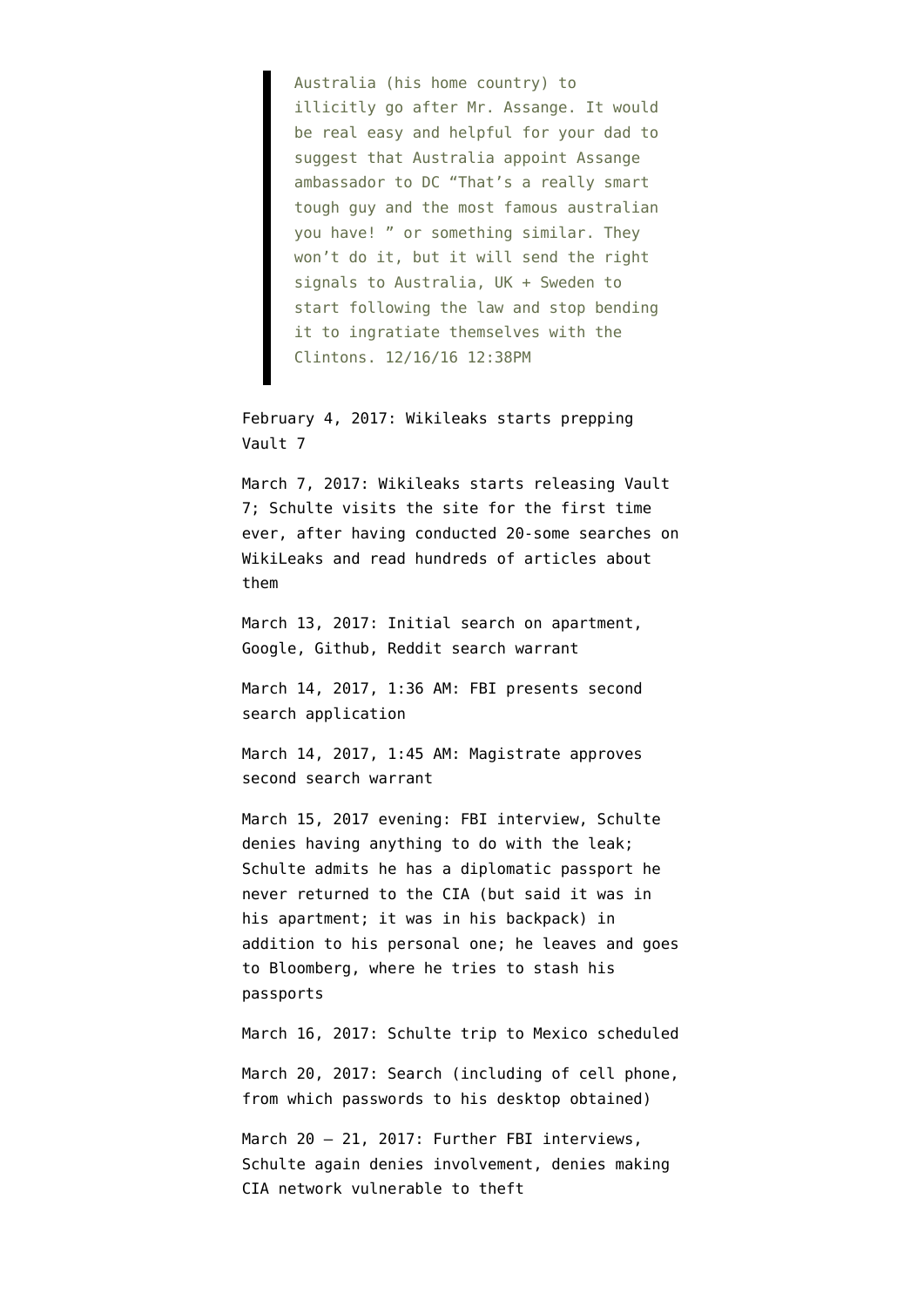March 23, 2017: Dark Matter released

March 31, 2017: Marble Framework — the one file obviously written by Schulte — released

April 5, 2017: FBI learns the number of SAs to the LAN might be higher or lower than 3 ([PDF](https://www.courtlistener.com/recap/gov.uscourts.nysd.480183/gov.uscourts.nysd.480183.111.3.pdf) [138\)](https://www.courtlistener.com/recap/gov.uscourts.nysd.480183/gov.uscourts.nysd.480183.111.3.pdf)

April 7, 2017: FBI finds child porn picture; Grasshopper Framework released

April 14, 2017: FBI [obtains](https://www.courtlistener.com/recap/gov.uscourts.nysd.480183/gov.uscourts.nysd.480183.111.3.pdf) child porn/copyright crime warrant; HIVE development notes released

April 21, 2017: Weeping Angel released

April 28, 2017: Scribbles released

May 5, 2017: FBI [obtains](https://www.documentcloud.org/documents/6182652-170517-Google-and-Other-Schulte-Warrants.html) warrant for Bloomberg computer (PDF 129); Archimedes released

May 10, 2017: FBI obtains a new warrant for child porn, because FBI had continued to search for child porn before obtaining the April 14 warrant

May 12, 2017: After Midnight released

May 17, 2017: FBI obtains third child porn warrant

May 19, 2017: Athena released

June 1, 2017: Pandemic released

June 15, 2017: Cherry Blossom released

June 22, 2017: Brutal Kangaroo — another Schulte project, which he had taken with him and altered after doing so — released

June 26, 2017: Schulte interviewed about child porn

June 28, 2017: Elsa released

June 29, 2017: Interview, Schulte claims he didn't work on Brutal Kangaroo outside of CIA, denies taking classified information home; Outlaw Country released

July 6, 2017: BothanSpy released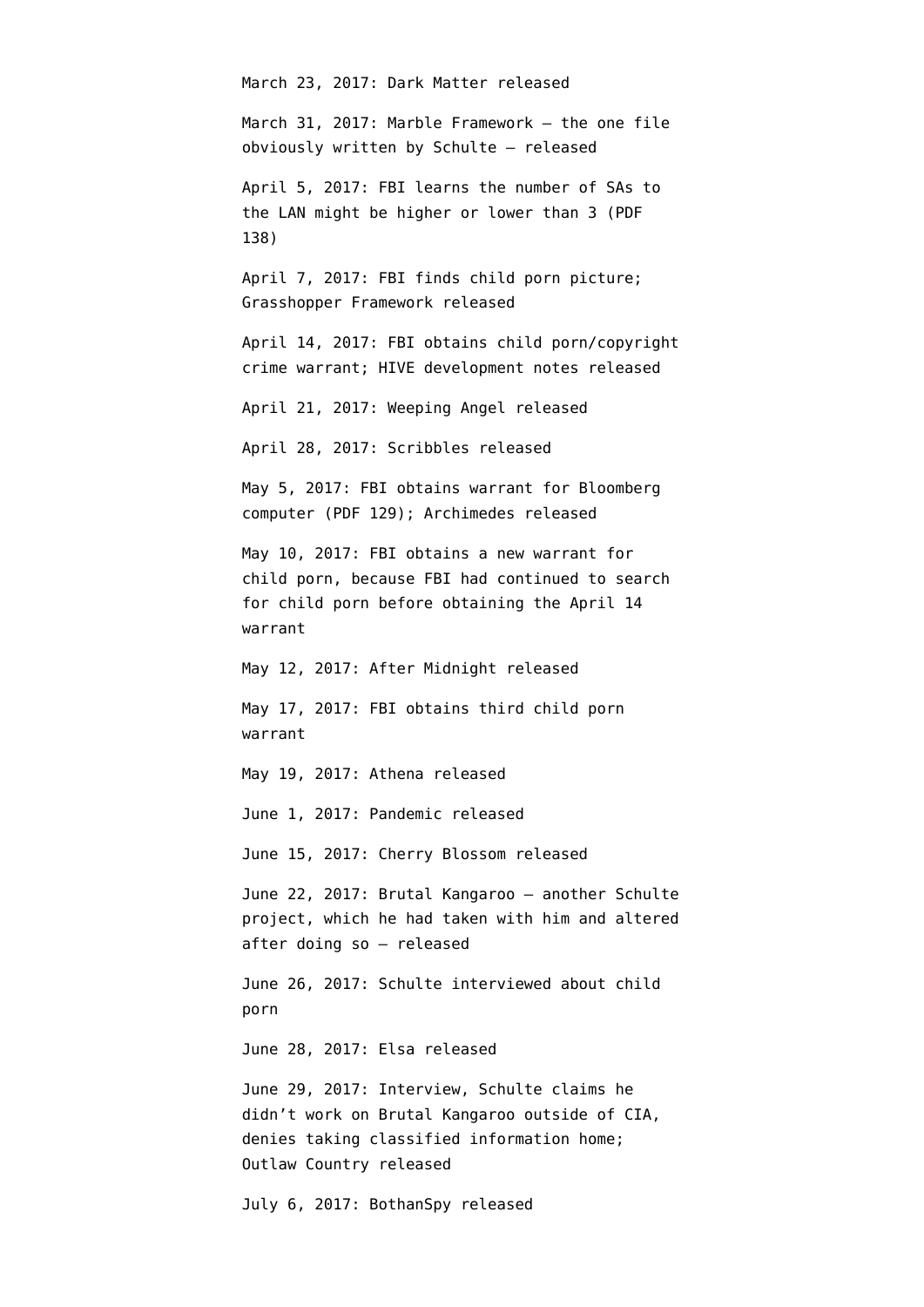July 13, 2017: Highrise released July 19, 2017: UCL/Raytheon released July 27, 2017: Imperial released August 3, 2017: Dumbo released August 10, 2017: CouchPotato released August 17, 2017: Dana Rohrabacher [tries to](https://www.emptywheel.net/2017/08/17/dana-rohrabacher-brokering-deal-for-man-publishing-a-cia-exploit-every-week/) [broker](https://www.emptywheel.net/2017/08/17/dana-rohrabacher-brokering-deal-for-man-publishing-a-cia-exploit-every-week/) deal for Assange with Trump August 23, 2017: Arrest [affidavit](https://www.courtlistener.com/recap/gov.uscourts.nysd.480183/gov.uscourts.nysd.480183.1.0.pdf) August 24, 2017: [Arraignment](https://www.courtlistener.com/recap/gov.uscourts.nysd.480183/gov.uscourts.nysd.480183.21.1.pdf), ExpressLane released

> THE COURT: Well, it sounds like, based on the interview, that he knew what the government was looking at.

MR. LAROCHE: That wasn't the basis of the interview, your Honor.

MR. KOSS: I think it was either two or three [interviews]. I think it was three occasions. I was there on all three, including one of which where we handed over the telephone and unblocked the password to the phone, which they did not have, and gave that to them. And as I said, I have been in constant contact with the three assistant U.S. attorneys working on this matter literally on a weekly basis for the last 4, 5, 6 months. And any time Mr. Schulte even thought about traveling, I provided them an itinerary. I cleared it with them first and made sure it was okay. On any occasion that they said they might want him close so that he could speak to them, I cancelled the travel and rescheduled it so that we would be available if they needed him at any given time.

September 7, 2017: Protego released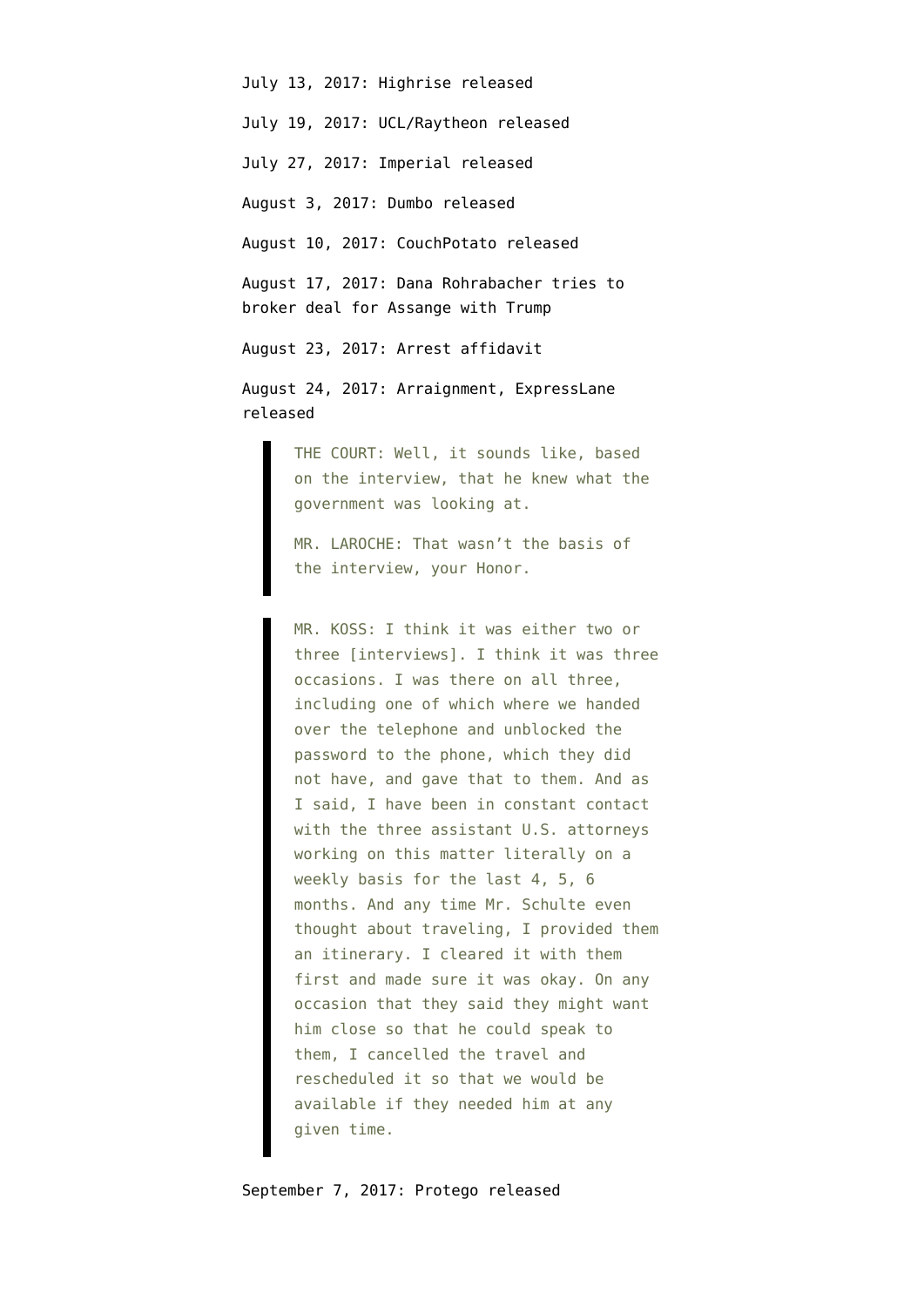MR. LAROCHE: It does because of the manner in which he committed this crime, your Honor. It makes him more dangerous because he is a highly sophisticated individual when it comes to computers. He buried the child pornography within severals layers of encryption. It makes him more dangerous because he talked regularly in the IRC chats about the distribution and receipt of child pornography. So we do believe that it makes him more dangerous and separates him from —

THE COURT: The IRC chats according to the complaint stops in 2009.

MR. LAROCHE: We don't believe that they stopped, your Honor.

THE COURT: No record of it.

MR. LAROCHE: It's simply that we don't have a record of it.

[snip]

MR. LAROCHE: Well, I believe there still is a danger because it's not just computers, your Honor, but electronic devices are all over society and easy to procure and this type of defendant having the type of knowledge he has does in terms of accessing things — so he has expertise and not only just generally computers but using things such as wiping tools that would allow him to access certain website and leave no trace of it. Those can be done from not just a computer but from other electronic devices.

But the child pornography itself is located on the defendant's desktop computer. They can be accessed irrespective of those servers. So if all the government had was this desktop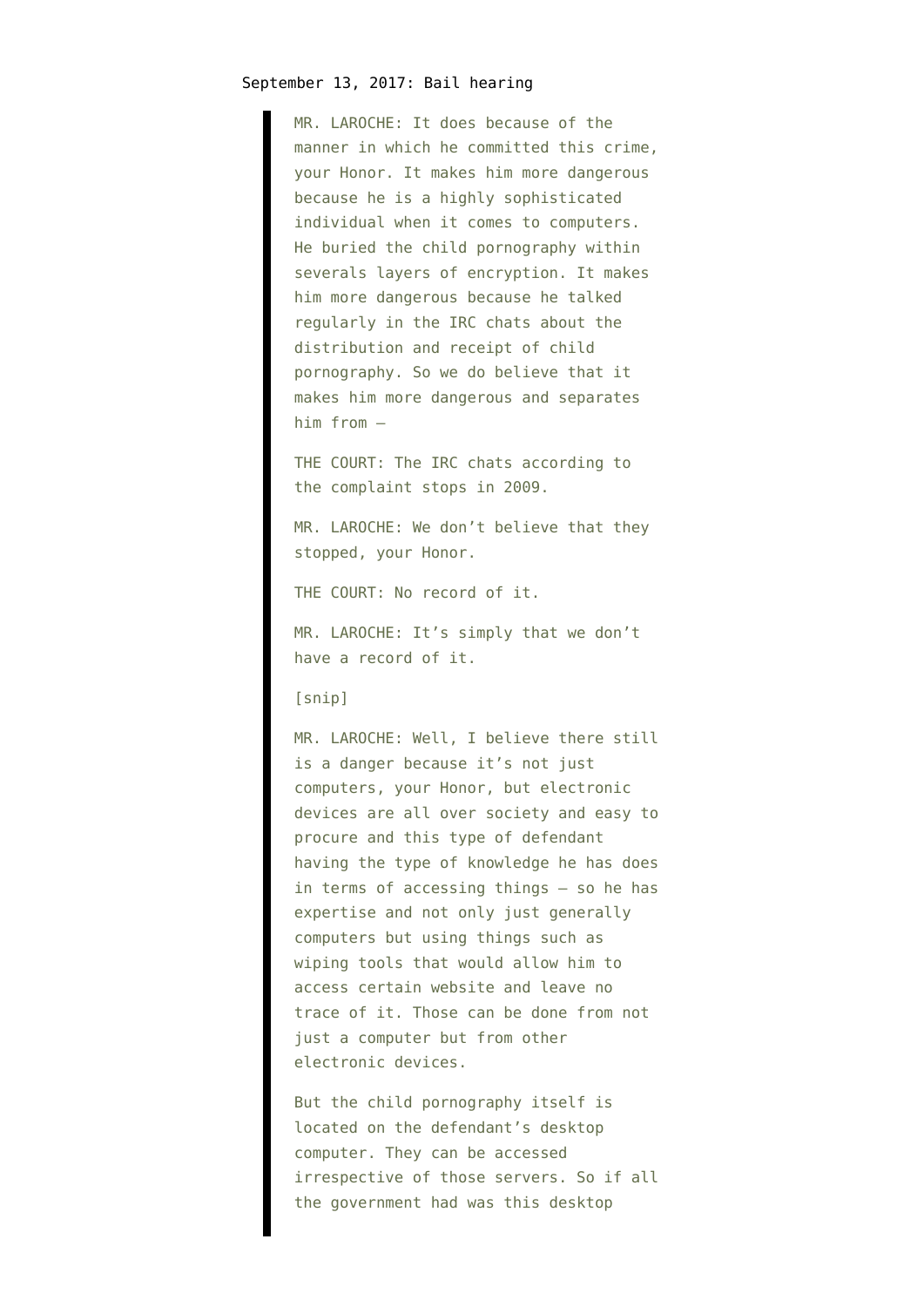computer, we could recover the child pornography. So I think this idea that numerous people had access to the serves and potentially could have put it there, is simply a red herring. This was on the defendant's desktop computer. And the location where it was found, this subfolder within several layers of encryption, there were other personal information of the defendant in that area. There was his bank accounts. I think there was even a resume for the defendant where he was storing this information. And the passwords that were used to get into that location, those passwords were the same passwords the defendant used to access his bank account, to access various other accounts that are related to him. So this idea that he shared them with other people, the government just strongly disagrees.

October 11, 2017: Schulte lawyer Spiro [withdraws](https://www.courtlistener.com/recap/gov.uscourts.nysd.480183/gov.uscourts.nysd.480183.14.0.pdf)

October 17, 2017: CIA WikiLeaks Task Force completed

October 24, 2017: At Trump's request Bill Binney [meets](https://theintercept.com/2017/11/07/dnc-hack-trump-cia-director-william-binney-nsa/) with Mike Pompeo to offer alternate theory of the DNC hack

November 8, 2017: Status [hearing;](https://www.courtlistener.com/recap/gov.uscourts.nysd.480183/gov.uscourts.nysd.480183.16.0.pdf) almost certainly the court hearing where Schulte traveled to the appearance from vicinity of Grand Central, possible conversation with man he claimed not to know

> SMITH: I believe the government has told us that there's more data in this case than in any other like case that they have prosecuted.

> MR. STANSBURY: Let me just clarify that part first. We proposed this just in an abundance of caution given the defendant's former employer and the fact that — and I meant to flag this before.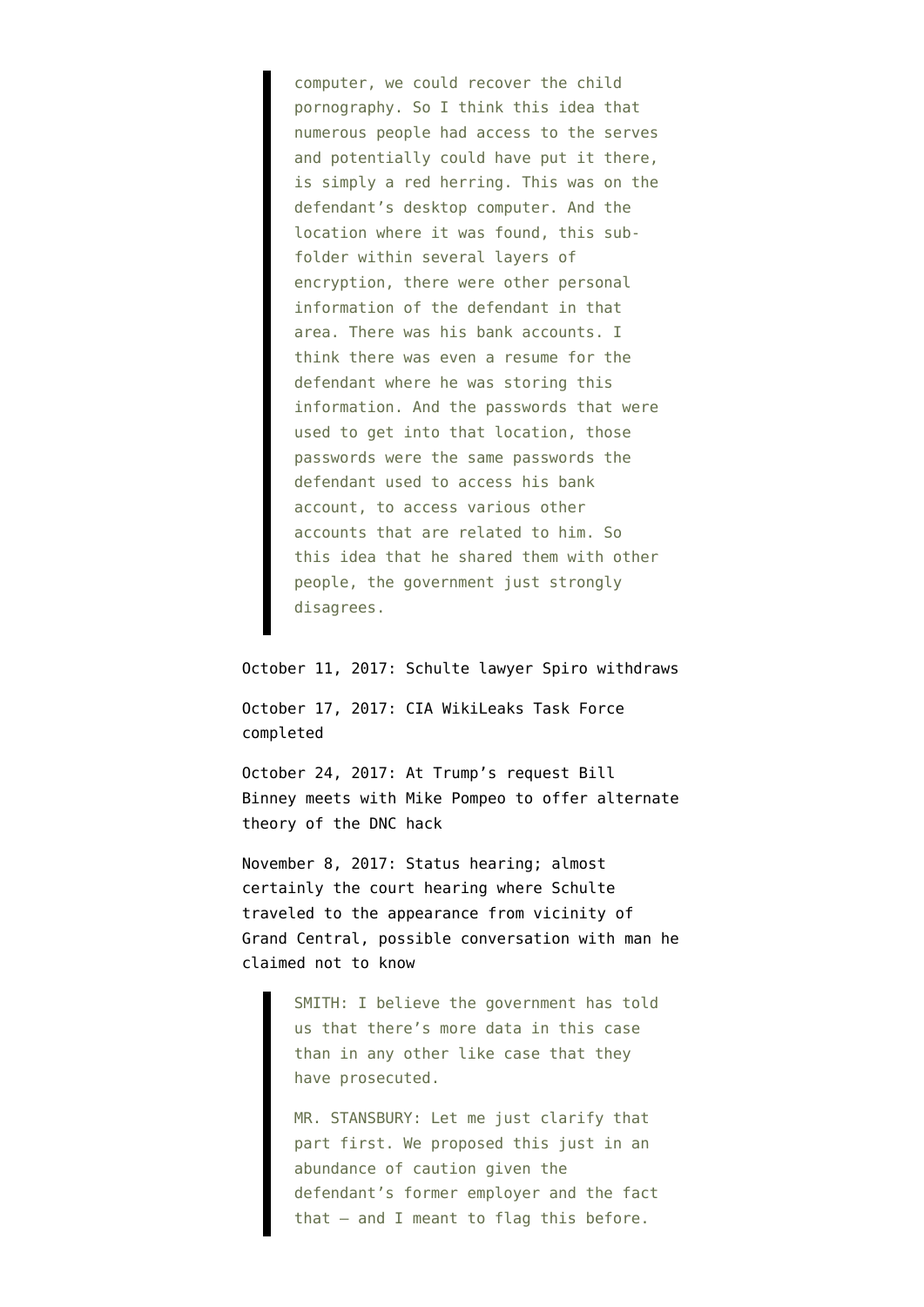I apologize now for not. There's a small body of documents that were found in the defendant's residence that were taken from his former employer that might implicate some classified issues. We have been in the process of having those reviewed and I think we're going to be in a position to produce those in the next probably few days. But we wanted to just make sure that we were acting out of an abundance of caution in case any SEPA [sic] issues come about in the case. I don't expect them too at this point but we wanted to do that out of an abundance of caution.

November 9, 2017: Wikileaks [publishes](https://wikileaks.org/vault8/#Hive) Vault 8 exploit

November 14, 2017: Assange [posts](https://twitter.com/JulianAssange/status/930473658572836864) Vault 8 Ambassador follow-up





Dear @DonaldJTrumpJr our offer of being ambassador to the US still stands. I could open a hotel style embassy in DC with luxury immunity suites for whistleblowers. The public will get a turbo-charged flow of intel about the latest CIA plots to undermine democracy. DM me.

#### #vault8

4:33 PM - 14 Nov 2017

November 14, 2017: Arrest warrant in VA

November 15, 2017: Charged in Loudon County for sexual assault

November 16, 2017: Schulte falsely describes a trip (probably on November 8) to court from Grand Central vicinity, and falsely claims to have met an unknown male who told him the US had bankrupted and betrayed him

November 16, 2017: Use of Tor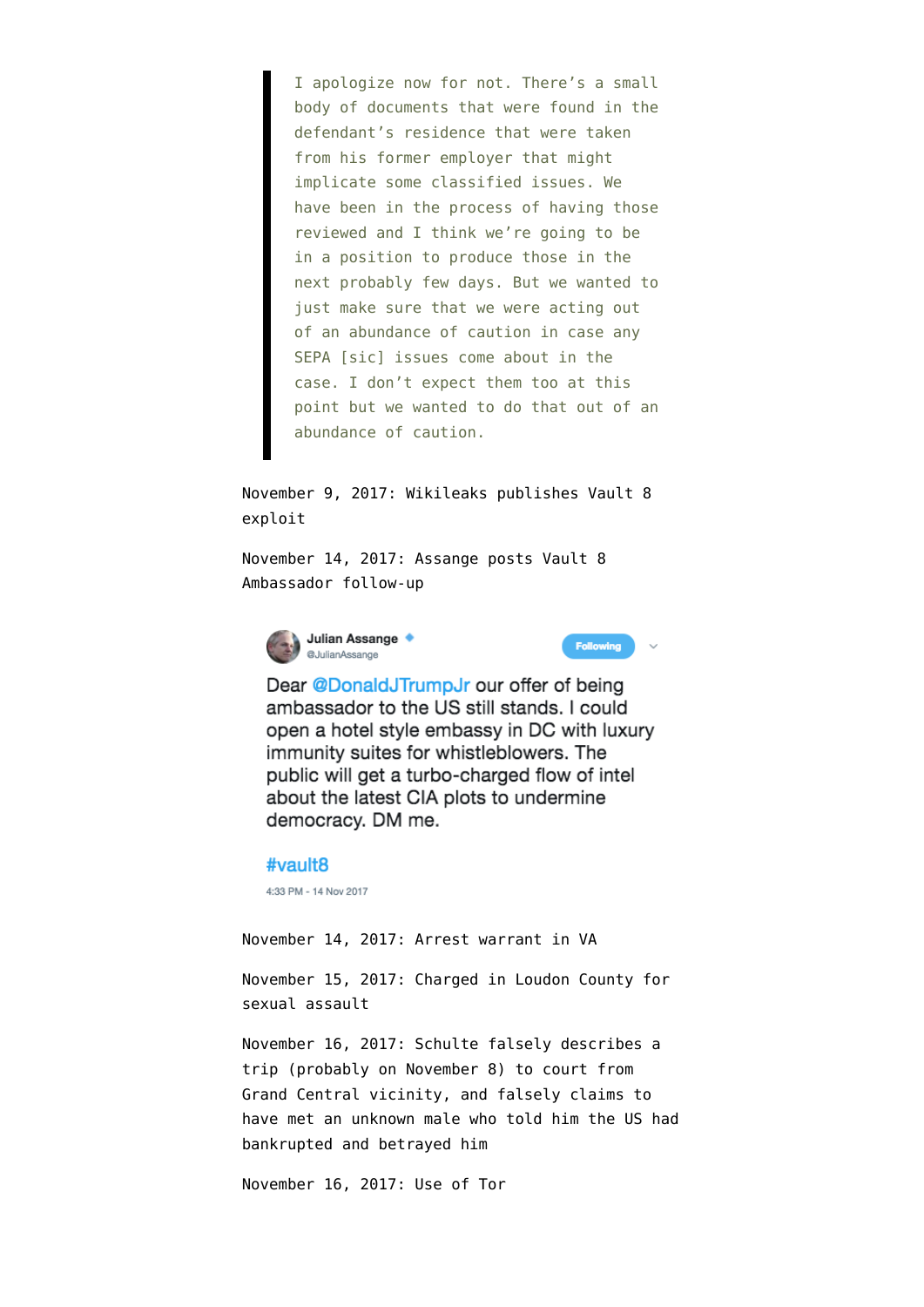November 17, 2017: Use of Tor November 26, 2017: Use of Tor November 29, 2017: Abundance of caution, attorney should obtain clearance November 30, 2017: Use of Tor December 5, 2017: Use of Tor, Smith withdraws December 6, 2017: Most recent access of Gmail December 7, 2017: NYPD arrests on VA warrant for sexual assault; [letter motion](https://www.courtlistener.com/recap/gov.uscourts.nysd.480183/gov.uscourts.nysd.480183.21.0.pdf) for detention

December 12, 2017: Move for detention, including [description](https://www.courtlistener.com/recap/gov.uscourts.nysd.480183/gov.uscourts.nysd.480183.21.0.pdf) of email and Tor access

> Separately, since the defendant was released on bail, the Government has obtained evidence that he has been using the Internet. First, the Government has obtained data from the service provider for the defendant's email account (the "Schulte Email Account"), which shows that the account has regularly been logged into and out of since the defendant was released on bail, most recently on the evening of December 6, 2017. Notably, the IP address used to access the Schulte Email Account is almost always the same IP address associated with the broadband internet account for the defendant's apartment (the "Broadband Account")—i.e., the account used by Schulte in the apartment to access the Internet via a Wi-Fi network. Moreover, data from the Broadband Account shows that on November 16, 2017, the Broadband Account was used to access the "TOR" network, that is, a network that allows for anonymous communications on the Internet via a worldwide network of linked computer servers, and multiple layers of data encryption. The Broadband Account shows that additional TOR connections were made again on November 17, 26, 30, and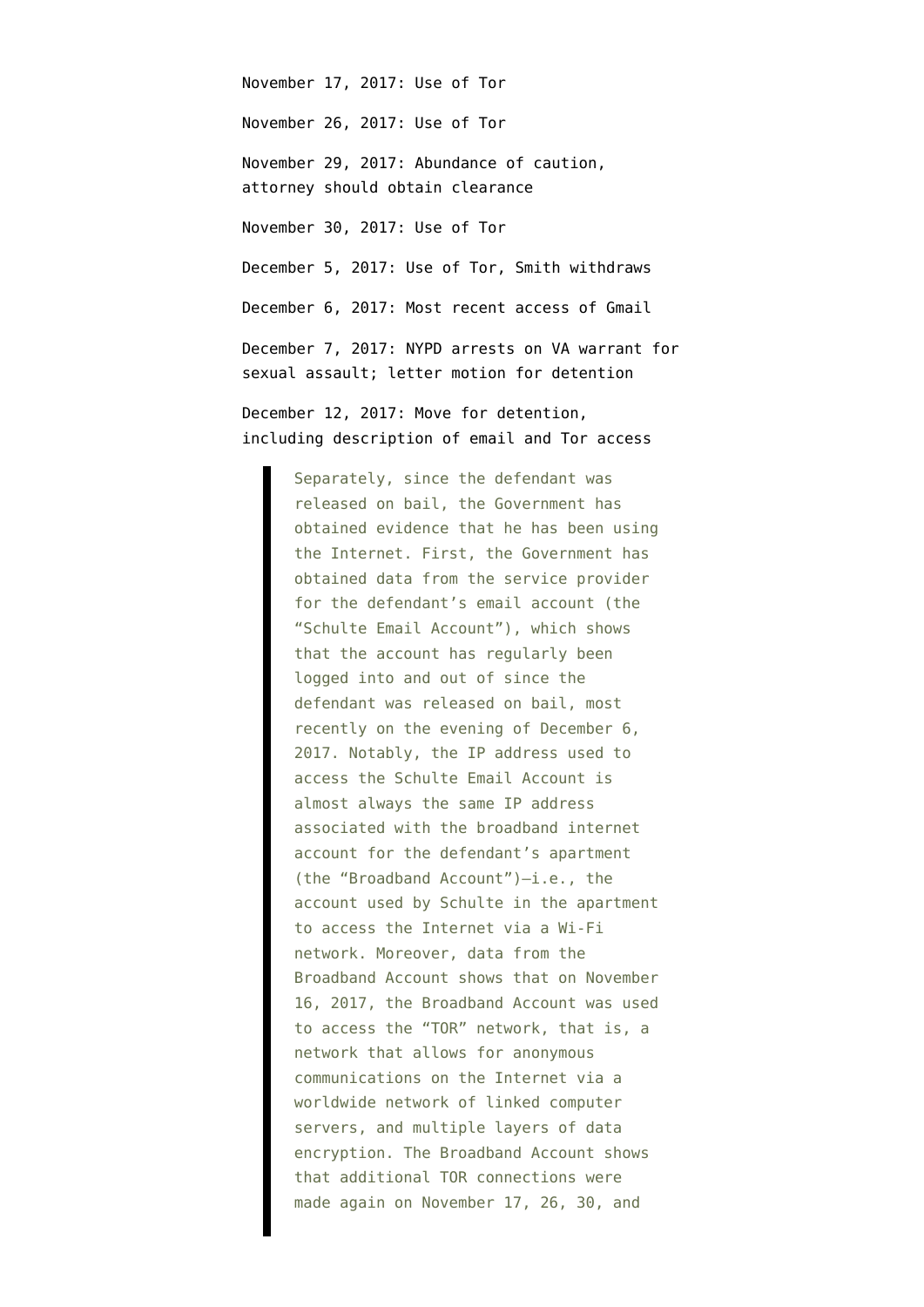December 5.

[snip]

First, there is clear and convincing evidence that the defendant has violated a release condition—namely, the condition that he shall not use the Internet without express authorization from Pretrial Services to do so. As explained above, data obtained from the Schulte Email Account and the Broadband Account strongly suggests that the defendant has been using the Internet since shortly after his release on bail. Especially troubling is the defendant's apparent use on five occasions of the TOR network. TOR networks enable anonymous communications over the Internet and could be used to download or view child pornography without detection. Indeed, the defendant has a history of using TOR networks. The defendant's Google searches obtained in this investigation show that on May 8, 2016, the defendant conducted multiple searches related to the use of TOR to anonymously transfer encrypted data on the Internet. In particular, the defendant had searched for "setup for relay," "test bridge relay," and "tor relay vs bridge." Each of these searches returned information regarding the use of interconnected computers on TOR to convey information, or the use of a computer to serve as the gateway (or bridge) into the TOR network.

## December 14, 2017: [Bail hearing;](https://www.courtlistener.com/recap/gov.uscourts.nysd.480183/gov.uscourts.nysd.480183.24.0.pdf) US custody in NY

MR. KAPLAN: Well, your Honor, we've obtained the discovery given to prior counsel, and I've started to go through that. In addition, there was one other issue which I believe was raised at our prior conference, which was a security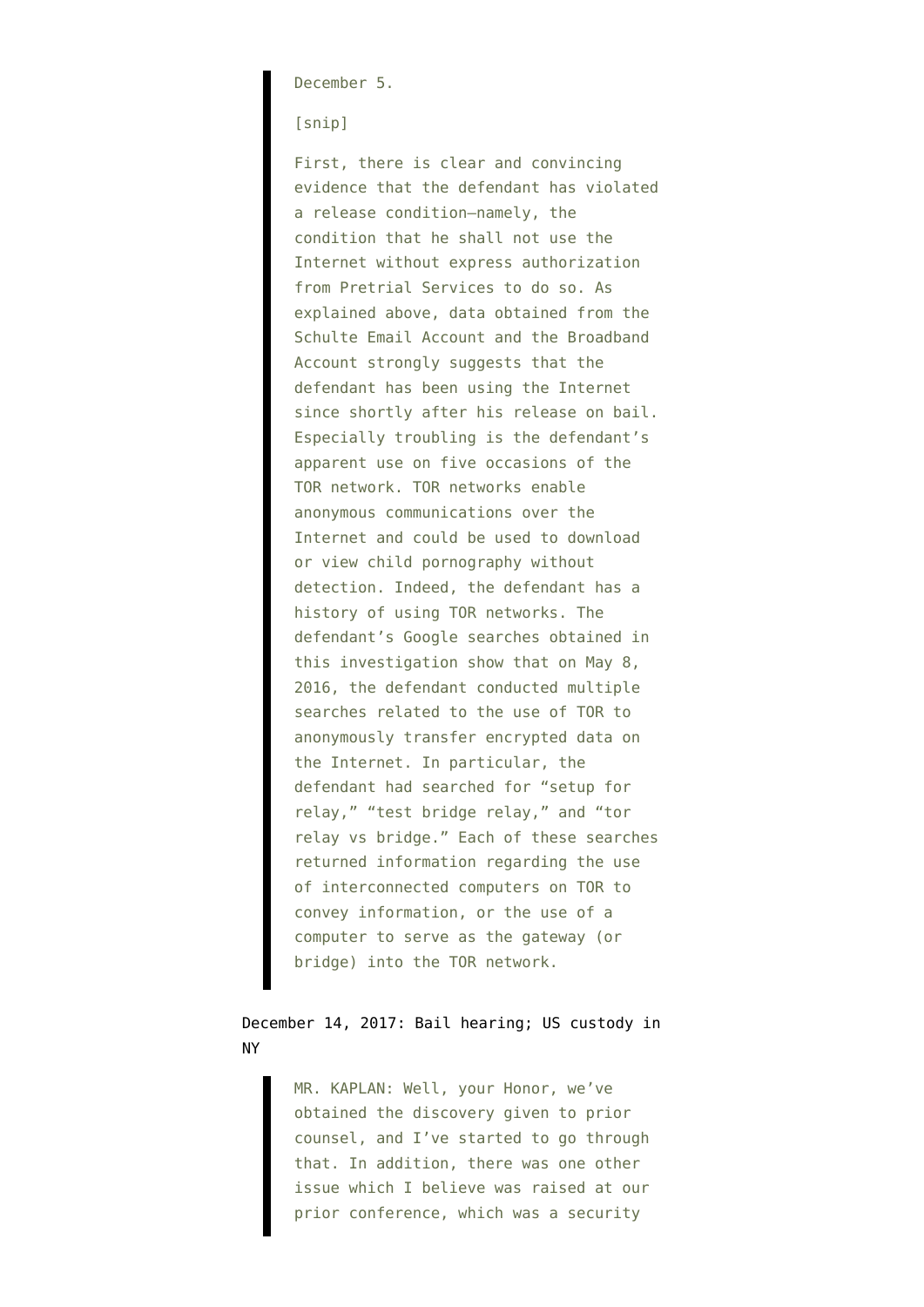clearance for counsel to go through some of the national security evidence that might be present in the case.

While most of the national security stuff does not involve the charges, the actual charges against Mr. Schulte, the basis for the search warrants in this case involve national security.

So I'm starting the process with their office to hopefully get clearance to go through some of the information on that with an eye towards possibly a Franks motion going forward. So I would ask for more time just to get that rolling.

## December 21, 2017: Complaint [filed](https://www.courtlistener.com/recap/gov.uscourts.vaed.384245/gov.uscourts.vaed.384245.2.0_3.pdf) against Julian Assange

#### January 8, 2018: Bail appeal [hearing](https://www.courtlistener.com/recap/gov.uscourts.nysd.480183/gov.uscourts.nysd.480183.29.0.pdf)

MR. KAPLAN: Judge, on the last court date, when we left, the idea was that we had consented to detention with the understanding that Mr. Schulte would be sent down to Virginia to face charges based on a Virginia warrant. None of that happened. Virginia never came to get him. Virginia just didn't do anything in this case. But before I address the bail issues, I think it's important that this Court hear the full story of how we actually get here. At one of the previous court appearances, I believe it was the November 8th date, this Court asked why the defense attorney in this case would need security clearance. And the answer that was given by one of the prosecutors, I believe, was that there was some top secret government information that was found in Mr. Schulte's apartment, and that out of an abundance of caution it would be prudent that the defense attorney get clearance. But I don't think that's entirely accurate.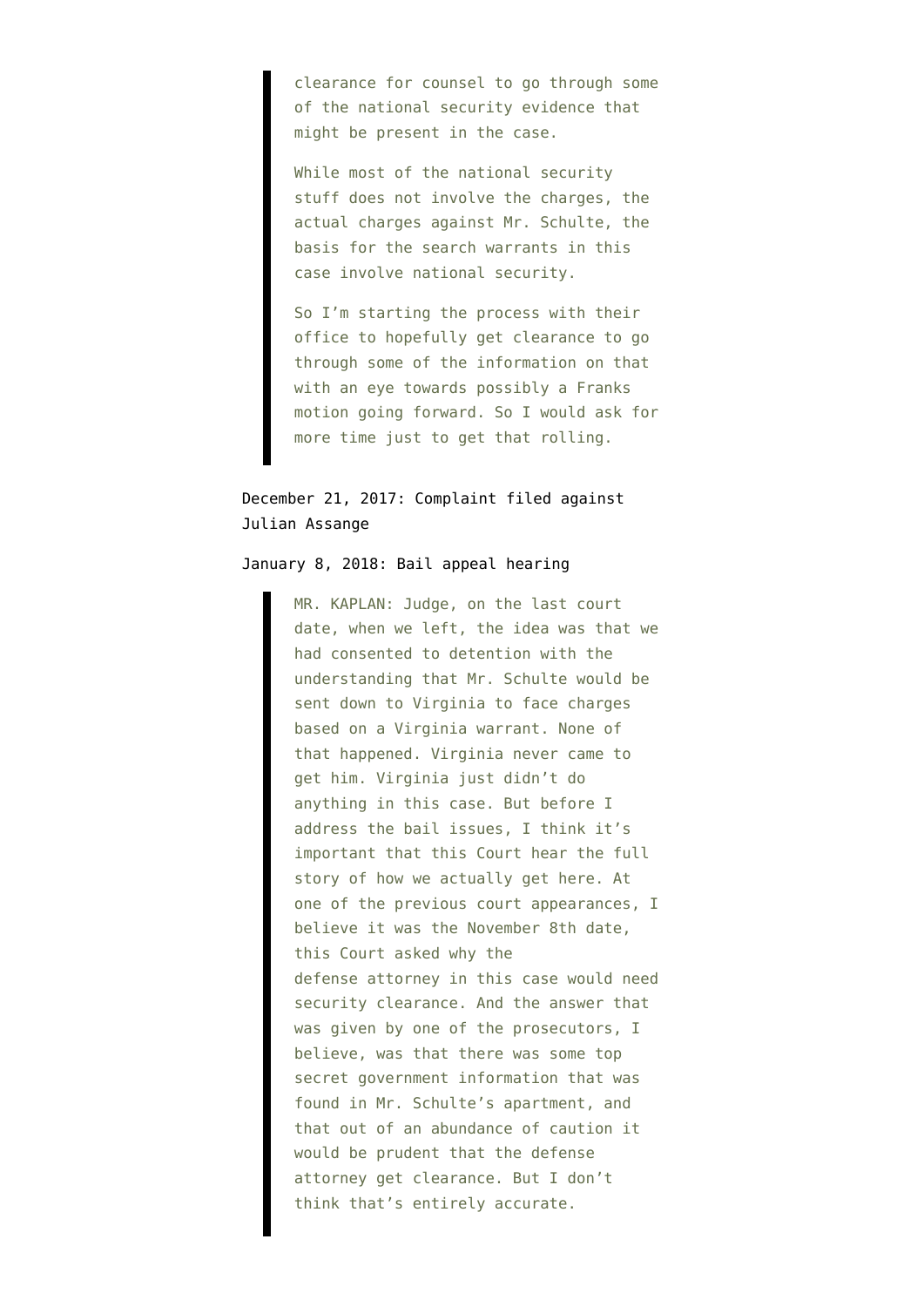While the current indictment charges Mr. Schulte with child pornography, this case comes out of a much broader perspective. In March of 2017, there was the WikiLeaks leak, where 8,000 CIA documents were leaked on the Internet. The FBI believed that Mr. Schulte was involved in that leak. As part of their investigation, they obtained numerous search warrants for Mr. Schulte's phone, for his computers, and other items, in order to establish the connection between Mr. Schulte and the WikiLeaks leak.

As we will discuss later in motion practice, we believe that many of the facts relied on to get the search warrants were just flat inaccurate and not true, and part of our belief is because later on, in the third or fourth search warrant applications, they said some of the facts that we mentioned earlier were not accurate. So we will address this in a Franks motion going forward, but what I think is important for the Court is, in April or May of 2017, the government had full access to his computers and his phone, and they found the child pornography in this case, but what they didn't find was any connection to the WikiLeaks investigation. Since that point, from May going forward, although they later argued he was a danger to the community, they let him out; they let him travel. There was no concern at all. That changed when they arrested him in August on the child pornography case.

#### [snip]

The second basis that the government had in its letter for detaining Mr. Schulte was the usage of computers. In the government's letter, they note how, if you search the IP address for Mr.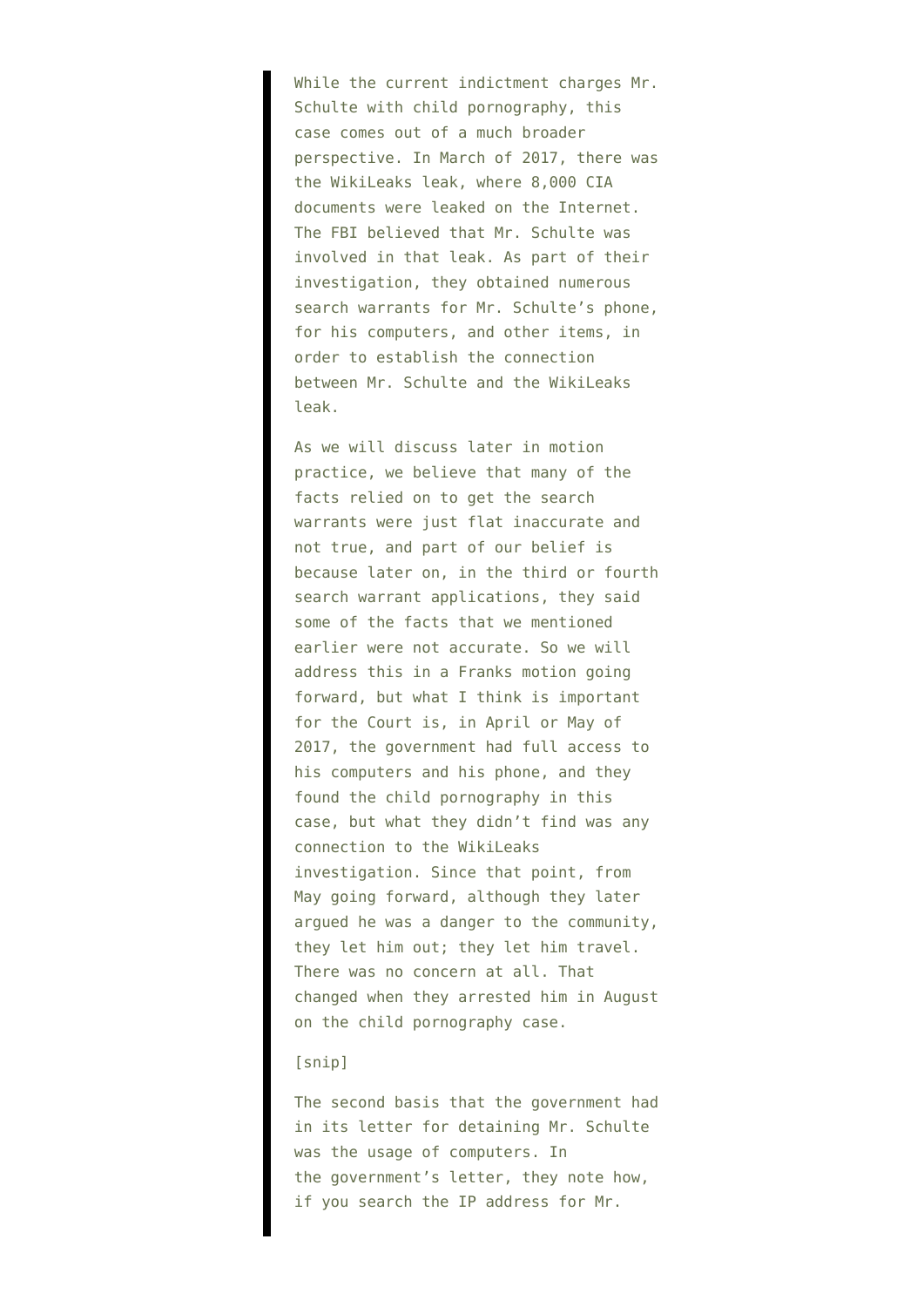Schulte's apartment, they found numerous log-ons to his Gmail account, in clear violation of this court's order. But what the government's letter doesn't mention is that Mr. Schulte had a roommate, his cousin, Shane Presnall, and this roommate, who the government and pretrial services knew about, was allowed to have a computer.

And more than that, based on numerous conversations, at least two conversations between pretrial services, John Moscato, Josh Schulte and Shane Presnall, it was Shane's understanding that pretrial services allowed him to check Mr. Schulte's e-mail and to do searches for him on the Internet, with the idea that Josh Schulte himself would not have access to the computer.

And the government gave 14 pages of logon information to establish this point. And, Judge, we have gone through all 14 pages, and every single access and login corresponds to a time that Shane Presnall is in the apartment. His computer has facial recognition, it has an alphanumeric code, and there is no point when Josh Schulte is left himself with the computer without Shane being there, and that was their understanding.

LAROCHE: As defense counsel noted, in March of 2016, there was a significant disclosure of classified material from the Central Intelligence Agency. The material that was taken was taken during a time when the defendant was working at the agency. The government immediately had enough evidence to establish that he was a target of that investigation. They conducted a number of search warrants on the defendant's residence. And I would disagree with defense counsel's characterization that those search warrants haven't yielded anything that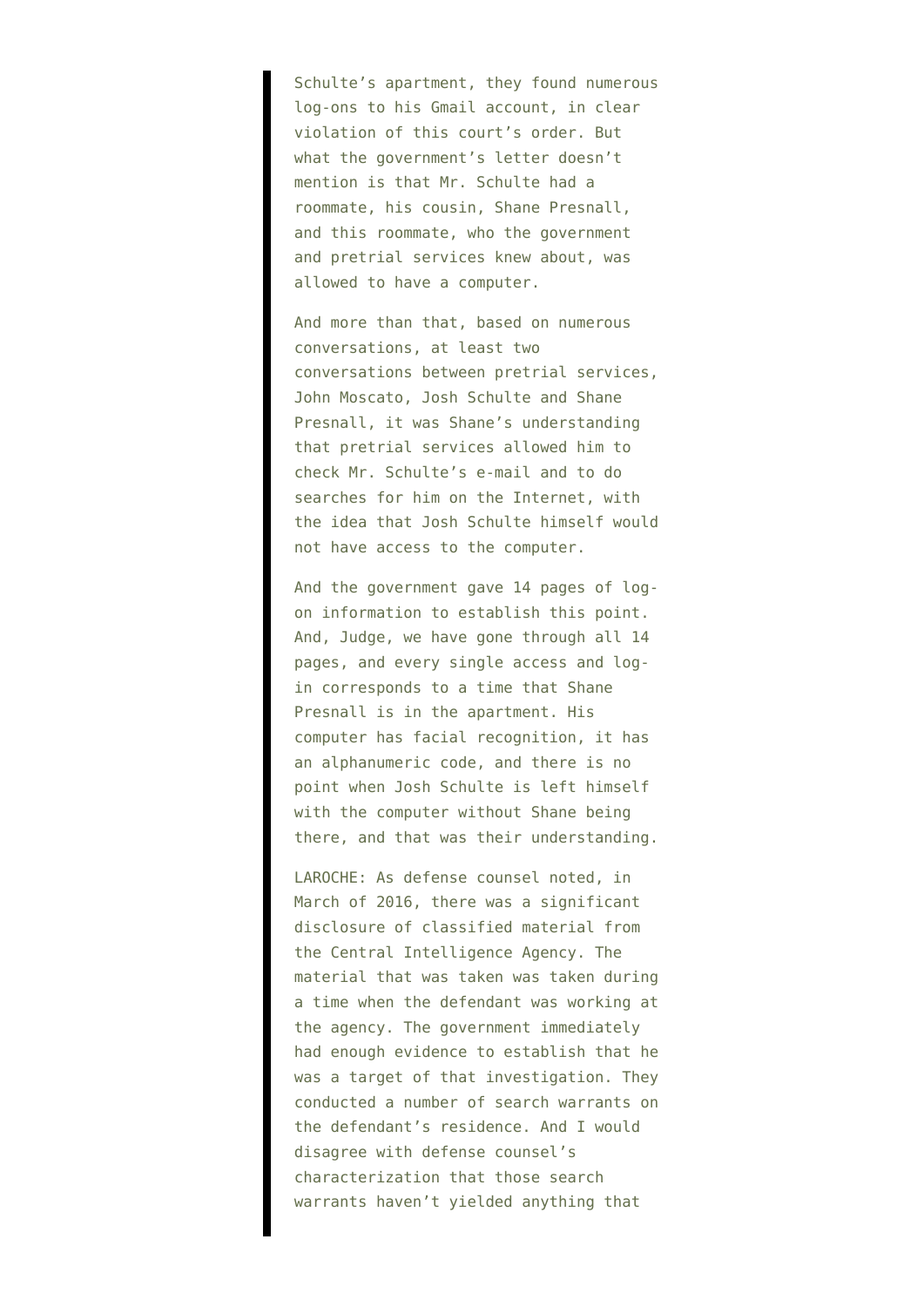is consistent with his involvement in that disclosure. In fact, our investigation is ongoing. He remains a target of that investigation. And part of that investigation is analyzing whether and to what extent TOR was used in transmitting classified information. So the fact that the defendant is now, while on pretrial release, using TOR from his apartment, when he was explicitly told not to use the Internet, is extremely troubling and suggests that he did willfully violate his bail conditions.

KAPLAN: In this case, the reason why TOR was accessed was because Mr. Schulte is writing articles, conducting research and writing articles about the criminal justice system and what he has been through, and he does not want the government looking over his shoulder and seeing what exactly he is searching.

LAROCHE: Because there is a classified document that is located on the defendant's computer, it is extremely difficult, and we have determined not possible, to remove that document forensically and still provide an accurate copy of the desktop computer to the defendant.

So in those circumstances, defense counsel is going to require a top secret clearance in order to view these materials. It's my understanding that that process is ongoing, and we have asked them to expedite it. As soon as the defendant's application is in, we believe he will get an interim classification to review this material within approximately two to three weeks. Unfortunately, that hasn't occurred yet.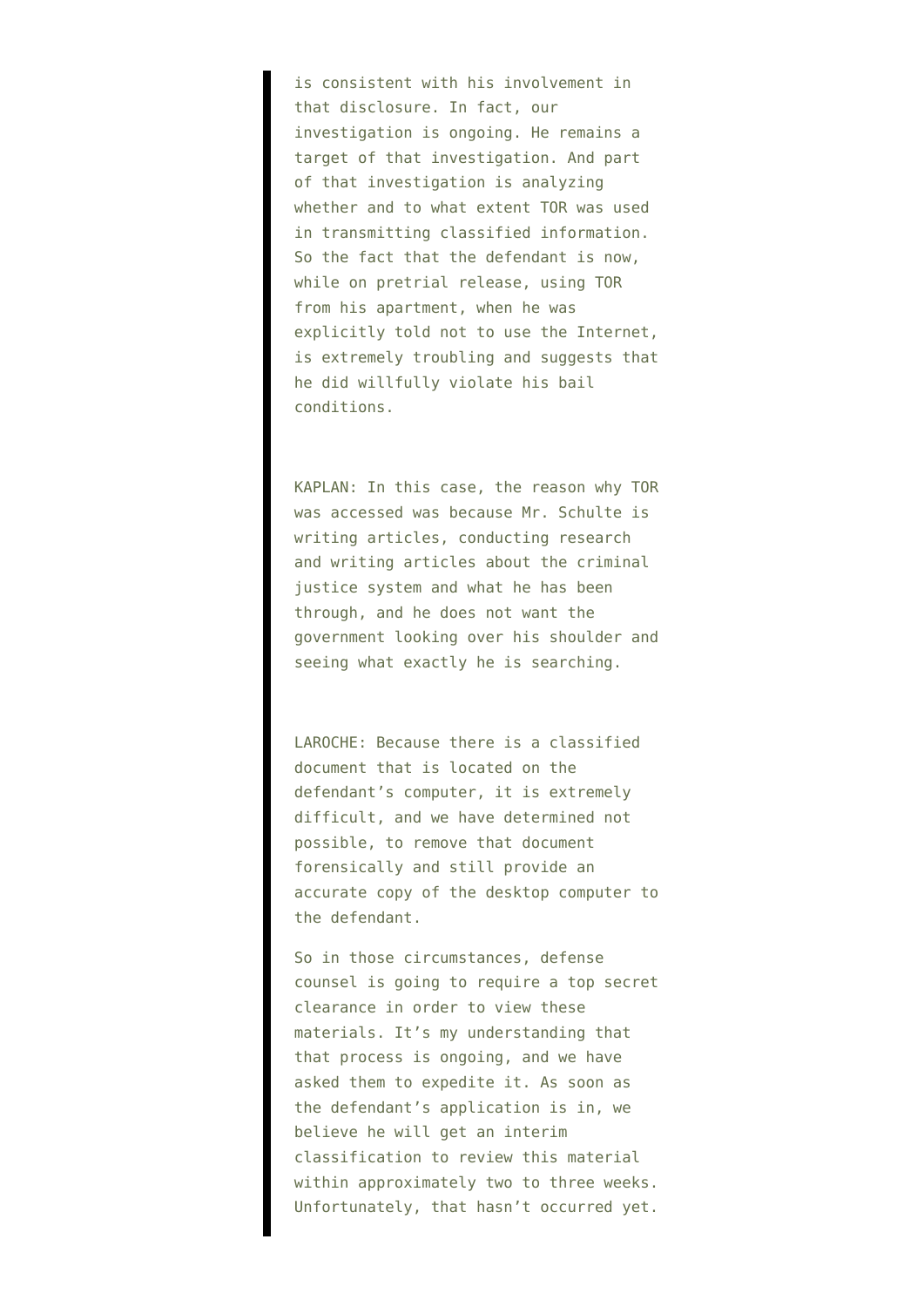So the defendant still does not have access to that particular aspect of discovery. So we are working through that as quickly as we can.

#### January 17, 2018: Bail appeal [denied](https://www.courtlistener.com/recap/gov.uscourts.nysd.480183/gov.uscourts.nysd.480183.26.0.pdf)

March 6, 2018: 2nd Circuit upholds denial of bail

March 8, 2018: Julian Assange [indicted](https://www.courtlistener.com/recap/gov.uscourts.vaed.384245/gov.uscourts.vaed.384245.8.0_2.pdf)

March 15, 2018: [Status hearing;](https://www.courtlistener.com/recap/gov.uscourts.nysd.480183/gov.uscourts.nysd.480183.34.0.pdf) Sabrina Shroff appointed

March 28, 2018: [Initial ban](https://www.emptywheel.net/2018/04/01/did-ecuador-gag-julian-assange-for-interference-in-spain-and-the-us/) of Internet access and visitors for Assange

April 15, 2018: Schulte creates John Galt Gmail account

April 16, 2018: Due to conflict, Shroff [asks](https://www.courtlistener.com/recap/gov.uscourts.nysd.480183/gov.uscourts.nysd.480183.36.0.pdf) for a delay in status hearing

April 17, 2018: Schulte creates Who is John Galt site

April 18, 2018: Jail call in which Schulte directs a reporter how to ID other CIA officers

April 20, 2018: Schulte's diaries (ostensibly the purpose of using Tor) [posted](https://www.facebook.com/John-Galts-Legal-Defense-Fund-225303401359184/)



May 3, 2018: Shroff [asks](https://www.courtlistener.com/recap/gov.uscourts.nysd.480183/gov.uscourts.nysd.480183.38.0.pdf) for another delay May 10, 2018: Ecuador bans visitors for Assange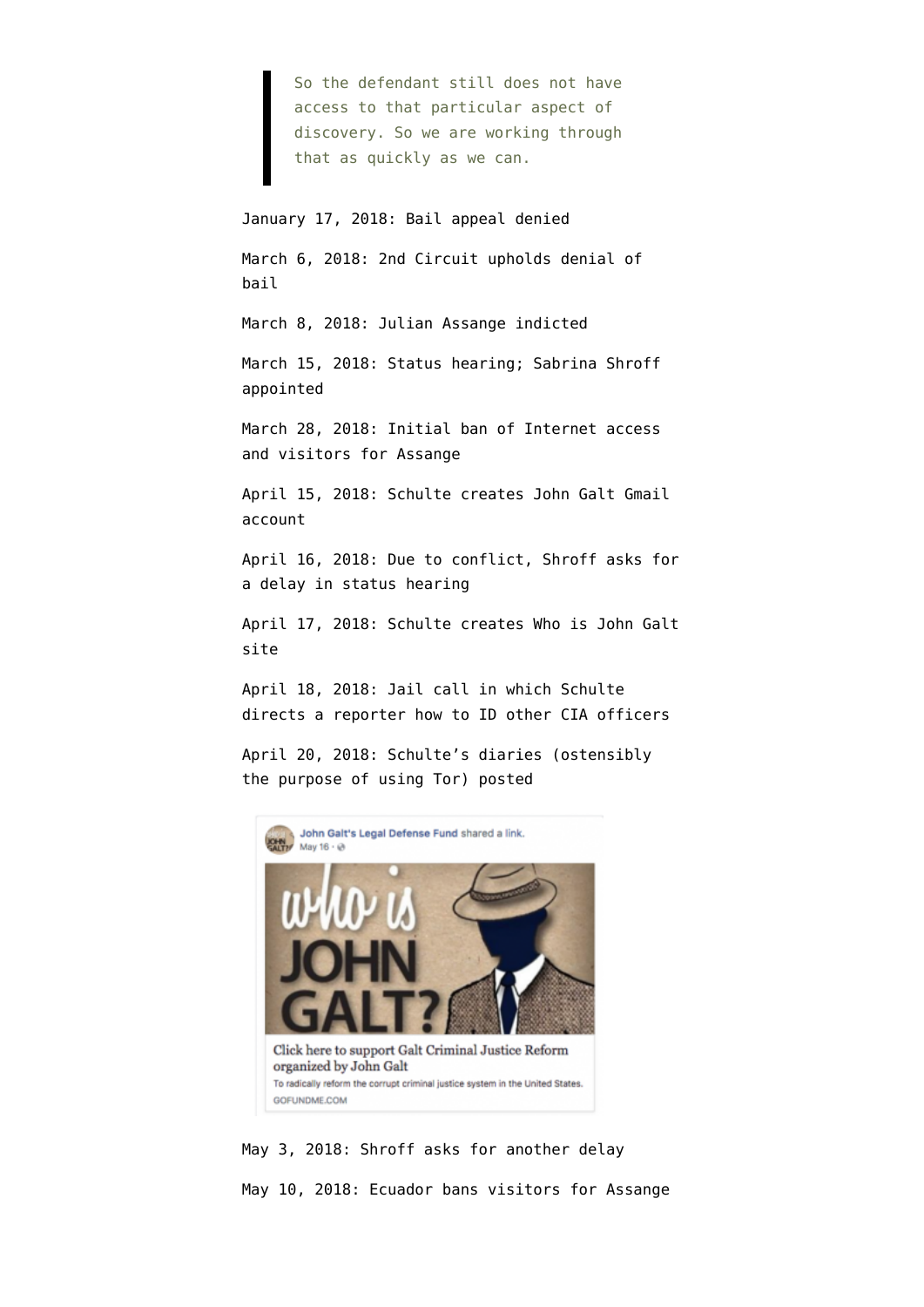## May 11, 2018: [Status hearing](https://www.courtlistener.com/recap/gov.uscourts.nysd.480183/gov.uscourts.nysd.480183.42.0.pdf); additional charges (including conspiracy) discussed

The government also tells me that they are not yet ready, and I'm going to ask the Court for some relief on this point, in terms of superseding Mr. Schulte with the additional charges that they've been talking about bringing.

### [snip]

MR. LAROCHE: The superseder, that's correct, your Honor. As the Court is aware, this case — the investigation started not as a child pornography investigation but a broader investigation that's been referred to during court. The government is moving as quickly as possible to try to get to a superseder in this case, and we are anticipating that there will be a superseder. Because of the nature of the underlying investigation, that requires consultation with people outside of our office, which we are doing as quickly as we can. We're trying to get that done. THE COURT: Can you put a time frame on this, Mr. Laroche? MR. LAROCHE: We are hopeful that we will get this done within the next 45 days. That's our hope. We're moving as quickly as we can to get that done, and as I said, we're consulting with a lot of folks that are not within our office, so we're moving as quickly as we can on that front.

#### [snip]

MS. SHROFF: Mr. Schulte has been under indictment, as I understand it, or at least under arrest, since August of 2017. I came in late, so I want to make sure my dates are not wrong. I'm not asking Mr. Laroche or the government to tell me what it is they're doing in the grand jury. But surely telling me that they're going to investigate him or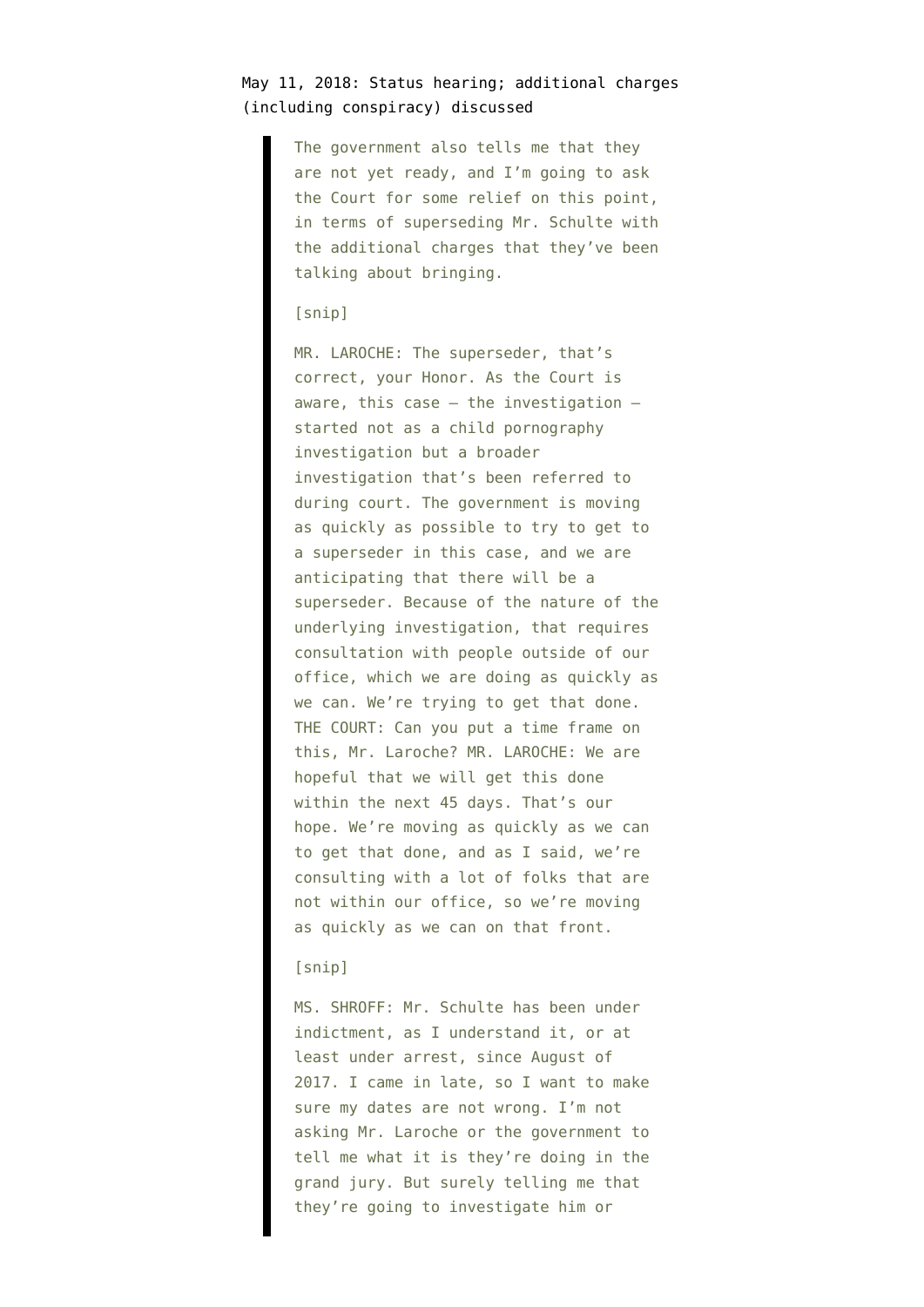charge him with, I don't know, an 18 U.S.C. 371 violation — or are they charging him with sedition? Are they charging him with espionage? I'd like to know generally out loud what Mr. Schulte is being charged with. I don't think it should be a secret what he's being charged with. That's No. 2. And August of 2017, we're almost at — look, I'm not pushing this, because I'm behind in my review, so I want to be candid with the Court, but I doubt it's fair to Mr. Schulte to first proceed on a child pornography trial and then proceed on a second trial when the evidence of the two is clearly interlinked, as is the motion practice. Basically we're just spinning our wheels here. I ask the Court most respectfully to set a deadline. Either they supersede or they're done.

May 15, 2018: [WaPo](https://www.washingtonpost.com/world/national-security/us-identifies-suspect-in-major-leak-of-cia-hacking-tools/2018/05/15/5d5ef3f8-5865-11e8-8836-a4a123c359ab_story.html) and NYT report that Schulte is suspect for Vault 7

May 16, 18, 2018: Sealed documents placed in vault

May 16, 2018: Schulte Facebook site [starts](https://www.facebook.com/John-Galts-Legal-Defense-Fund-225303401359184/) legal defense fund

May 21, 2018: [Hearing](https://www.courtlistener.com/recap/gov.uscourts.nysd.480183/gov.uscourts.nysd.480183.44.0.pdf) on violation of protective order

June 7, 2018: Pro se bail application

June 18, 2018: Schulte [superseding indictment](https://www.justice.gov/usao-sdny/pr/joshua-adam-schulte-charged-unauthorized-disclosure-classified-information-and-other)

June 19, 2018: Wikileaks [posts links](https://twitter.com/wikileaks/status/1009063659686055936) to diary

June 20, 2018: [Arraignment](https://www.courtlistener.com/recap/gov.uscourts.nysd.480183/gov.uscourts.nysd.480183.52.0.pdf) on new charges

June 28, 2018: [Status hearing](https://www.courtlistener.com/recap/gov.uscourts.nysd.480183/gov.uscourts.nysd.480183.57.0.pdf); Schulte provides judge with pro se filing that includes classified information

July 10, 2018: Sealed document placed in vault

August 8, 2018: [Status hearing](https://www.courtlistener.com/recap/gov.uscourts.nysd.480183/gov.uscourts.nysd.480183.62.0.pdf) (including sidebar on pro se motions)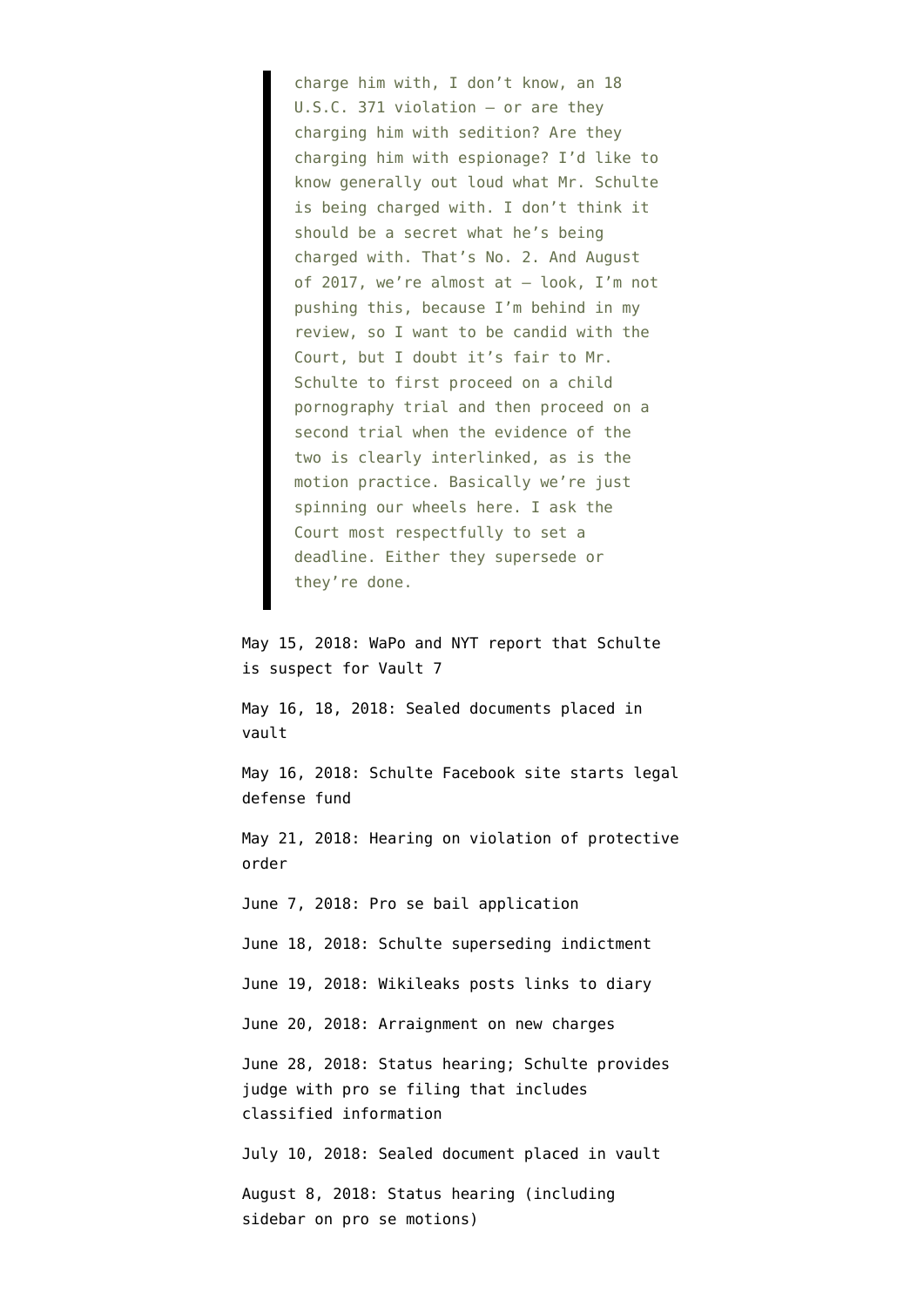August 14, 2018: Schulte creates three WordPress sites: joshschulte, presumtionofslavery, presumptionofinnocence

August 21, 2018: To do list includes "delete all Google Docs from johnsmith," "delete all emails from johnsmith," "delete suspicious emails from my gmail," "create new protonmail," "presumed guilty," "migrate wordpress to protonmail"

August 22, 2018: Schulte changes WordPress email to Protonmail

August 30, 2018: Presumed date for draft fake CIA tweet

September 1, 2018: Using contraband phone, Schulte creates @freejasonbourne Twitter account

September 3, 2018: Schulte creates Buffer account (used to schedule social media posts)

September 12, 2018: Schulte makes to do list for his information war

September 17 and 18, 2018: Dates Schulte planned to download discovery and upload it to WikiLeaks; posted to Facebook

September 25, 2018: Schulte posts to wordpress

September 28, 2018: [Brady letter](https://www.courtlistener.com/recap/gov.uscourts.nysd.480183/gov.uscourts.nysd.480183.111.6.pdf) corrects details in initial warrant applications

October 1, 2018: Schulte posts Master of Whisperers article

October 2, 2018: Schulte placed in SHU, final login for his Twitter account; FBI obtains warrant for cell

October 3, 2018: Search of Schulte's cell; FBI obtains warrant on Conj Khyas account (not provided)

October 5, 2018: Recovery of phones

October 6, 2018: FBI obtains warrant for [3](https://www.documentcloud.org/documents/6161255-190618-ProtonMail-Affy.html) [Proton Mail accounts](https://www.documentcloud.org/documents/6161255-190618-ProtonMail-Affy.html) found on Schulte's phone, [documents in cell](https://www.documentcloud.org/documents/6161399-190618-Documents-Affy.html)

October 8, 2018: Content posted on WordPress